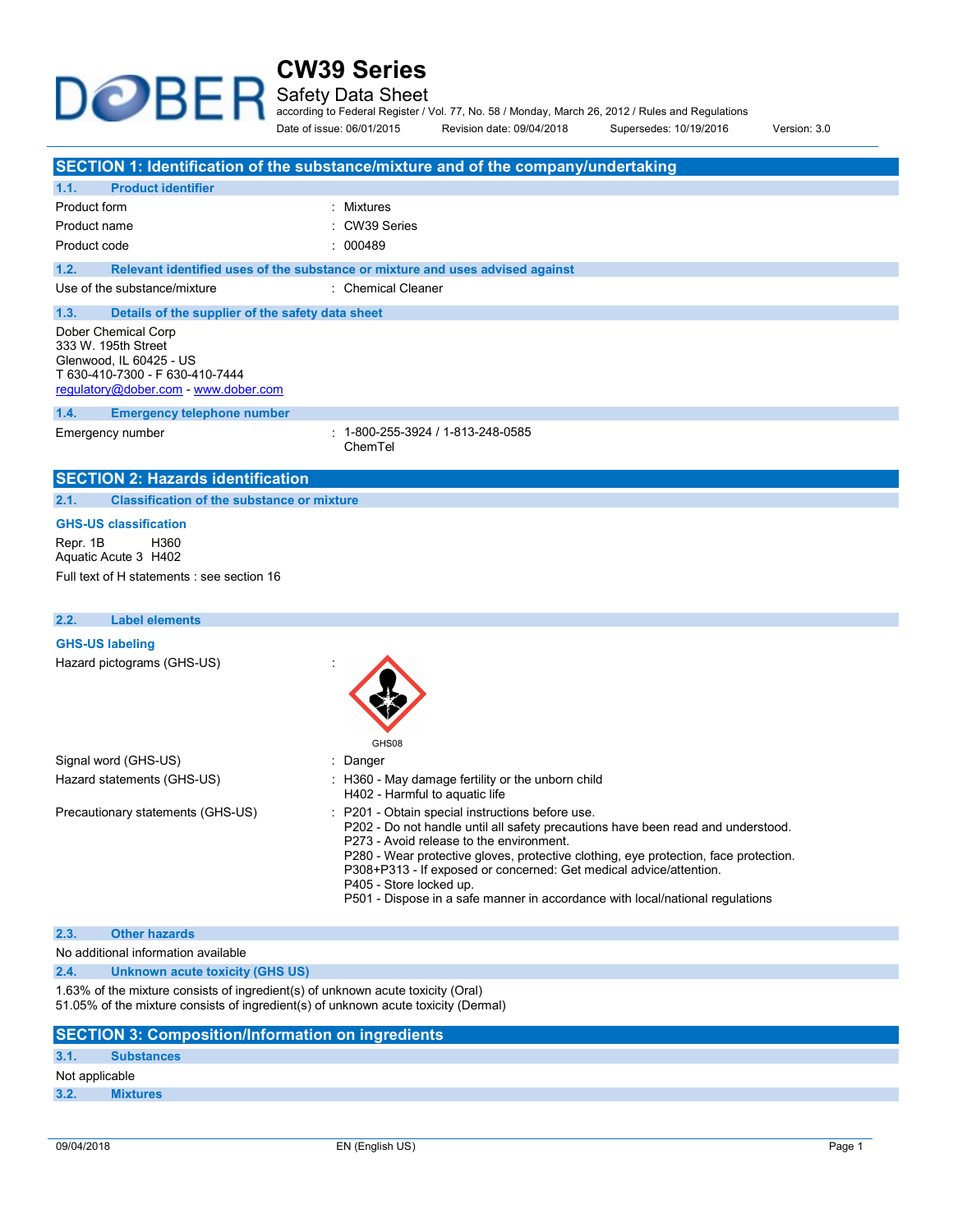## Safety Data Sheet

according to Federal Register / Vol. 77, No. 58 / Monday, March 26, 2012 / Rules and Regulations

| <b>Name</b>                     | <b>Product identifier</b> | $\%$      | <b>GHS-US classification</b>                                                                                                                                                              |
|---------------------------------|---------------------------|-----------|-------------------------------------------------------------------------------------------------------------------------------------------------------------------------------------------|
| Sodium Carbonate                | (CAS-No.) 497-19-8        | $30 - 60$ | Acute Tox. 4 (Inhalation:dust, mist),<br>H332<br>Skin Corr. 1C, H314                                                                                                                      |
| Hydrogen peroxide               | (CAS-No.) 7722-84-1       | $10 - 30$ | Ox. Lig. 1, H271<br>Acute Tox. 4 (Oral), H302<br>Acute Tox. 4 (Inhalation: vapour),<br>H332<br>Skin Corr. 1A, H314<br>STOT SE 3. H335<br>Aquatic Acute 2, H401<br>Aquatic Chronic 3, H412 |
| Disodium Tetraborate, Anhydrous | (CAS-No.) 1330-43-4       | $5 - 10$  | Eye Irrit. 2A, H319<br>Repr. 1B, H360                                                                                                                                                     |

Full text of H-phrases: see section 16

| <b>SECTION 4: First aid measures</b>                                        |                                                                                                                                                                      |
|-----------------------------------------------------------------------------|----------------------------------------------------------------------------------------------------------------------------------------------------------------------|
| <b>Description of first aid measures</b><br>4.1.                            |                                                                                                                                                                      |
| First-aid measures general                                                  | : Never give anything by mouth to an unconscious person. IF exposed or concerned: Get<br>medical advice/attention.                                                   |
| First-aid measures after inhalation                                         | Allow victim to breathe fresh air. Allow the victim to rest.                                                                                                         |
| First-aid measures after skin contact                                       | Remove affected clothing and wash all exposed skin area with mild soap and water, followed<br>by warm water rinse.                                                   |
| First-aid measures after eye contact                                        | Rinse immediately with plenty of water. Obtain medical attention if pain, blinking or redness<br>persists.                                                           |
| First-aid measures after ingestion                                          | : Rinse mouth. Do NOT induce vomiting. Obtain emergency medical attention.                                                                                           |
| 4.2.<br>Most important symptoms and effects, both acute and delayed         |                                                                                                                                                                      |
| Symptoms/effects                                                            | : May damage fertility or the unborn child.                                                                                                                          |
| 4.3.                                                                        | Indication of any immediate medical attention and special treatment needed                                                                                           |
| No additional information available                                         |                                                                                                                                                                      |
| <b>SECTION 5: Firefighting measures</b>                                     |                                                                                                                                                                      |
| 5.1.<br><b>Extinguishing media</b>                                          |                                                                                                                                                                      |
| Suitable extinguishing media                                                | : Foam. Dry powder. Carbon dioxide. Water spray. Sand.                                                                                                               |
| Unsuitable extinguishing media                                              | : Do not use a heavy water stream.                                                                                                                                   |
| 5.2.<br>Special hazards arising from the substance or mixture               |                                                                                                                                                                      |
| No additional information available                                         |                                                                                                                                                                      |
| 5.3.<br><b>Advice for firefighters</b>                                      |                                                                                                                                                                      |
| Firefighting instructions                                                   | : Use water spray or fog for cooling exposed containers. Exercise caution when fighting any<br>chemical fire. Prevent fire-fighting water from entering environment. |
| Protection during firefighting                                              | : Do not enter fire area without proper protective equipment, including respiratory protection.                                                                      |
| <b>SECTION 6: Accidental release measures</b>                               |                                                                                                                                                                      |
| Personal precautions, protective equipment and emergency procedures<br>6.1. |                                                                                                                                                                      |
| 6.1.1.<br>For non-emergency personnel                                       |                                                                                                                                                                      |
| <b>Emergency procedures</b>                                                 | : Evacuate unnecessary personnel.                                                                                                                                    |
| 6.1.2.<br>For emergency responders                                          |                                                                                                                                                                      |
| Protective equipment                                                        | : Equip cleanup crew with proper protection.                                                                                                                         |
| <b>Emergency procedures</b>                                                 | : Ventilate area.                                                                                                                                                    |
| 6.2.<br><b>Environmental precautions</b>                                    |                                                                                                                                                                      |
|                                                                             | Prevent entry to sewers and public waters. Notify authorities if liquid enters sewers or public waters. Avoid release to the environment.                            |
| 6.3.<br>Methods and material for containment and cleaning up                |                                                                                                                                                                      |
| Methods for cleaning up                                                     | : On land, sweep or shovel into suitable containers. Minimize generation of dust. Store away<br>from other materials.                                                |
| <b>Reference to other sections</b><br>6.4.                                  |                                                                                                                                                                      |
| oo Hooding Q. Eynoouro controlo and noroonal protoction                     |                                                                                                                                                                      |

See Heading 8. Exposure controls and personal protection.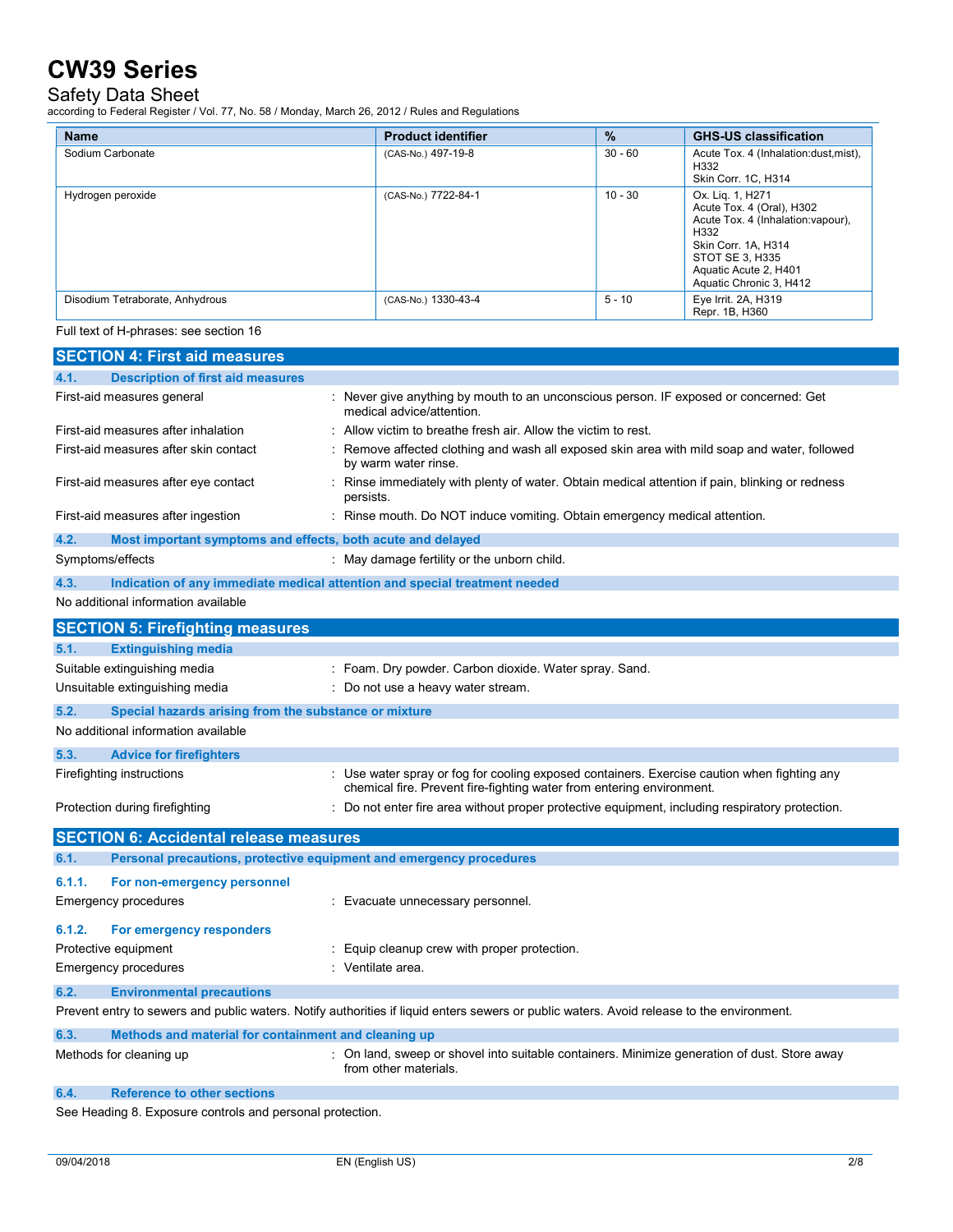### Safety Data Sheet

according to Federal Register / Vol. 77, No. 58 / Monday, March 26, 2012 / Rules and Regulations

|      | <b>SECTION 7: Handling and storage</b>                       |                                                                                                                                                                                                                                                                                                                            |
|------|--------------------------------------------------------------|----------------------------------------------------------------------------------------------------------------------------------------------------------------------------------------------------------------------------------------------------------------------------------------------------------------------------|
| 7.1. | <b>Precautions for safe handling</b>                         |                                                                                                                                                                                                                                                                                                                            |
|      | Precautions for safe handling                                | : Wash hands and other exposed areas with mild soap and water before eating, drinking or<br>smoking and when leaving work. Provide good ventilation in process area to prevent formation<br>of vapor. Do not handle until all safety precautions have been read and understood. Obtain<br>special instructions before use. |
| 7.2. | Conditions for safe storage, including any incompatibilities |                                                                                                                                                                                                                                                                                                                            |
|      | Storage conditions                                           | : Keep only in the original container in a cool, well-ventilated place. Keep container closed when<br>not in use.                                                                                                                                                                                                          |
|      | Incompatible products                                        | : Strong bases. Strong acids                                                                                                                                                                                                                                                                                               |
|      | Incompatible materials                                       | : Sources of ignition. Direct sunlight.                                                                                                                                                                                                                                                                                    |

7.3. Specific end use(s)

No additional information available

| <b>SECTION 8: Exposure controls/personal protection</b> |                                                                                                                                                                                                                                                                                                                      |                                                    |  |  |
|---------------------------------------------------------|----------------------------------------------------------------------------------------------------------------------------------------------------------------------------------------------------------------------------------------------------------------------------------------------------------------------|----------------------------------------------------|--|--|
| 8.1.<br><b>Control parameters</b>                       |                                                                                                                                                                                                                                                                                                                      |                                                    |  |  |
| <b>CW39 Series</b>                                      |                                                                                                                                                                                                                                                                                                                      |                                                    |  |  |
| <b>ACGIH</b>                                            | Not applicable                                                                                                                                                                                                                                                                                                       |                                                    |  |  |
| <b>OSHA</b>                                             | Not applicable                                                                                                                                                                                                                                                                                                       |                                                    |  |  |
| Sodium Carbonate (497-19-8)                             |                                                                                                                                                                                                                                                                                                                      |                                                    |  |  |
| <b>ACGIH</b>                                            | Not applicable                                                                                                                                                                                                                                                                                                       |                                                    |  |  |
| <b>OSHA</b>                                             | Not applicable                                                                                                                                                                                                                                                                                                       |                                                    |  |  |
| Disodium Tetraborate, Anhydrous (1330-43-4)             |                                                                                                                                                                                                                                                                                                                      |                                                    |  |  |
| <b>ACGIH</b>                                            | ACGIH TWA (mg/m <sup>3</sup> )                                                                                                                                                                                                                                                                                       | 2 mg/m <sup>3</sup> (inhalable particulate matter) |  |  |
| <b>ACGIH</b>                                            | ACGIH STEL (mg/m <sup>3</sup> )                                                                                                                                                                                                                                                                                      | 6 mg/m <sup>3</sup> (inhalable particulate matter) |  |  |
| <b>OSHA</b>                                             | Not applicable                                                                                                                                                                                                                                                                                                       |                                                    |  |  |
| Hydrogen peroxide (7722-84-1)                           |                                                                                                                                                                                                                                                                                                                      |                                                    |  |  |
| <b>ACGIH</b>                                            | ACGIH TWA (ppm)                                                                                                                                                                                                                                                                                                      | 1 ppm                                              |  |  |
| <b>OSHA</b>                                             | OSHA PEL (TWA) (mg/m <sup>3</sup> )                                                                                                                                                                                                                                                                                  | 1.4 mg/ $m3$                                       |  |  |
| <b>OSHA</b>                                             | OSHA PEL (TWA) (ppm)                                                                                                                                                                                                                                                                                                 | 1 ppm                                              |  |  |
| 8.2.<br><b>Exposure controls</b>                        |                                                                                                                                                                                                                                                                                                                      |                                                    |  |  |
| Personal protective equipment                           | : Avoid all unnecessary exposure.                                                                                                                                                                                                                                                                                    |                                                    |  |  |
| Hand protection                                         | : Wear protective gloves.                                                                                                                                                                                                                                                                                            |                                                    |  |  |
| Eye protection                                          | : Chemical goggles or safety glasses.                                                                                                                                                                                                                                                                                |                                                    |  |  |
| Skin and body protection                                | : Wear suitable protective clothing.                                                                                                                                                                                                                                                                                 |                                                    |  |  |
| Respiratory protection                                  | : Use a properly fitted, particulate filter respirator complying with an approved standard if a risk<br>assessment indicates this is necessary. Respirator selection must be based on known or<br>anticipated exposure levels, the hazards of the product and the safe working limits of the<br>selected respirator. |                                                    |  |  |
| Other information                                       | Do not eat, drink or smoke during use.                                                                                                                                                                                                                                                                               |                                                    |  |  |

| <b>SECTION 9: Physical and chemical properties</b>            |                           |  |
|---------------------------------------------------------------|---------------------------|--|
| 9.1.<br>Information on basic physical and chemical properties |                           |  |
| Physical state                                                | : Solid                   |  |
| Color                                                         | : Off-white coated tablet |  |
| Odor                                                          | $:$ slight                |  |
| Odor threshold                                                | : No data available       |  |
| pH                                                            | : No data available       |  |
| Relative evaporation rate (butyl acetate=1)                   | : No data available       |  |
| Melting point                                                 | : No data available       |  |
| Freezing point                                                | : No data available       |  |
|                                                               |                           |  |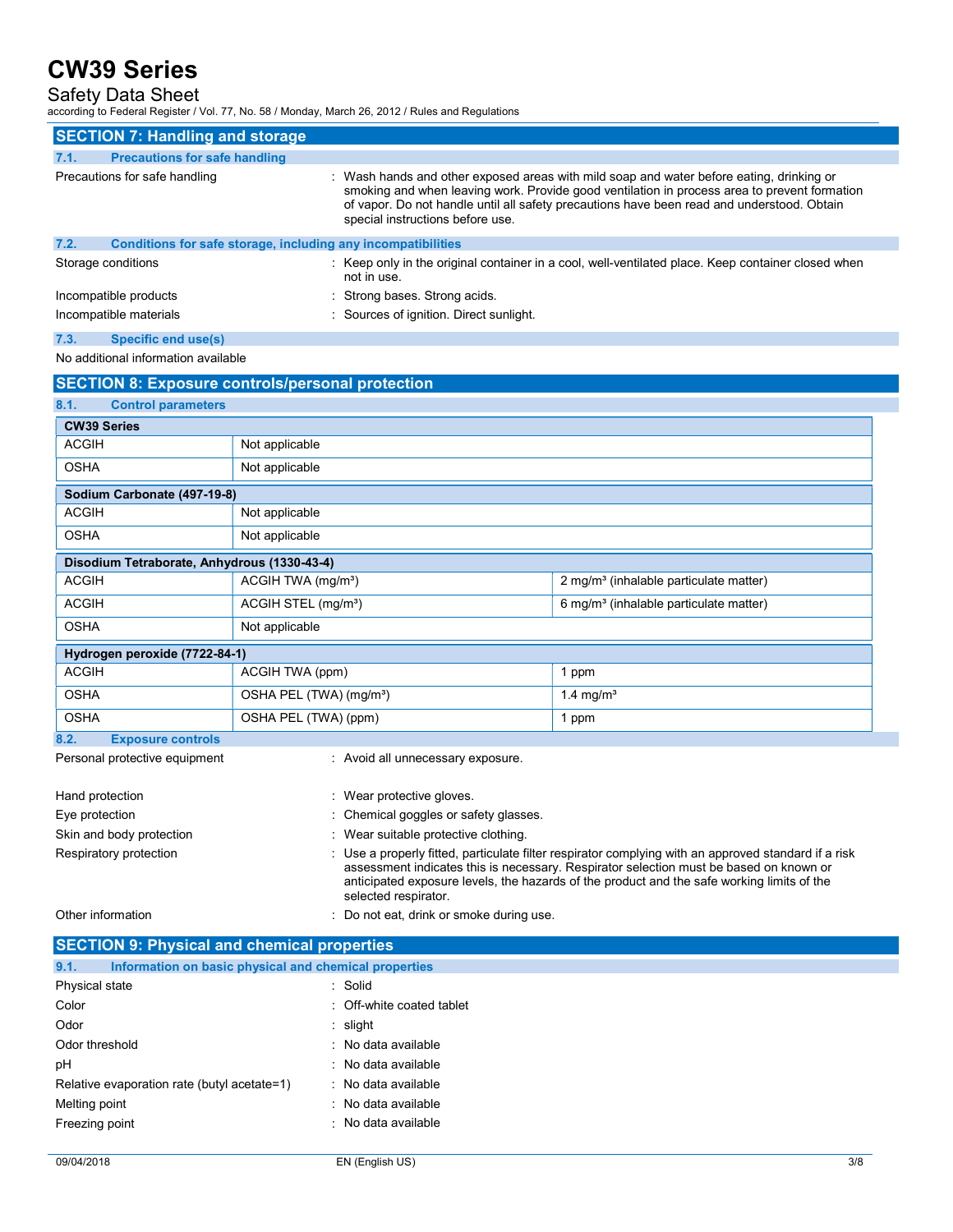## Safety Data Sheet

according to Federal Register / Vol. 77, No. 58 / Monday, March 26, 2012 / Rules and Regulations

| Boiling point                   | No data available                            |
|---------------------------------|----------------------------------------------|
| Flash point                     | : No data available                          |
| Auto-ignition temperature       | : No data available                          |
| Decomposition temperature       | No data available                            |
| Flammability (solid, gas)       | $:$ No data available                        |
| Vapor pressure                  | : No data available                          |
| Relative vapor density at 20 °C | No data available                            |
| Relative density                | : No data available                          |
| Solubility                      | Coating insoluble/Tablet completely soluble. |
| Log Pow                         | : No data available                          |
| Log Kow                         | : No data available                          |
| Viscosity, kinematic            | · No data available                          |
| Viscosity, dynamic              | $\therefore$ No data available               |
| Explosive properties            | No data available                            |
| Oxidizing properties            | No data available                            |
| <b>Explosion limits</b>         | No data available                            |
|                                 |                                              |

#### 9.2. Other information

No additional information available

| <b>SECTION 10: Stability and reactivity</b>          |                            |
|------------------------------------------------------|----------------------------|
| 10.1.<br><b>Reactivity</b>                           |                            |
| No additional information available                  |                            |
| 10.2.<br><b>Chemical stability</b>                   |                            |
| Stable under normal conditions.                      |                            |
| <b>Possibility of hazardous reactions</b><br>10.3.   |                            |
| None under normal use.                               |                            |
| <b>Conditions to avoid</b><br>10.4.                  |                            |
| Direct sunlight. Extremely high or low temperatures. |                            |
| 10.5.<br><b>Incompatible materials</b>               |                            |
| Strong acids. Strong bases.                          |                            |
| <b>Hazardous decomposition products</b><br>10.6.     |                            |
| fume. Carbon monoxide. Carbon dioxide.               |                            |
| <b>SECTION 11: Toxicological information</b>         |                            |
| Information on toxicological effects<br>11.1.        |                            |
| Acute toxicity                                       | Not classified             |
| Sodium Carbonate (497-19-8)                          |                            |
| LD50 oral rat                                        | 4090 mg/kg                 |
| ATE US (oral)                                        | 4090.000 mg/kg body weight |
| ATE US (dust, mist)                                  | 1.200 mg/l/4h              |
| Disodium Tetraborate, Anhydrous (1330-43-4)          |                            |

| LD50 oral rat                 | 2660 mg/kg                                 |  |
|-------------------------------|--------------------------------------------|--|
| LD50 dermal rabbit            | > 2000 mg/kg                               |  |
| LC50 inhalation rat (mg/l)    | > 2 mg/m <sup>3</sup> (Exposure time: 4 h) |  |
| ATE US (oral)                 | 2660.000 mg/kg body weight                 |  |
| Hydrogen peroxide (7722-84-1) |                                            |  |
| LD50 oral rat                 | 1200 mg/kg 35% as agueous solution         |  |
| LD50 dermal rat               | > 2000 mg/kg 35% as agueous solution       |  |
| LD50 dermal rabbit            | > 2000 mg/kg 35% as agueous solution       |  |
| ATE US (oral)                 | 1200.000 mg/kg body weight                 |  |
| ATE US (vapors)               | 11.000 mg/l/4h                             |  |
|                               |                                            |  |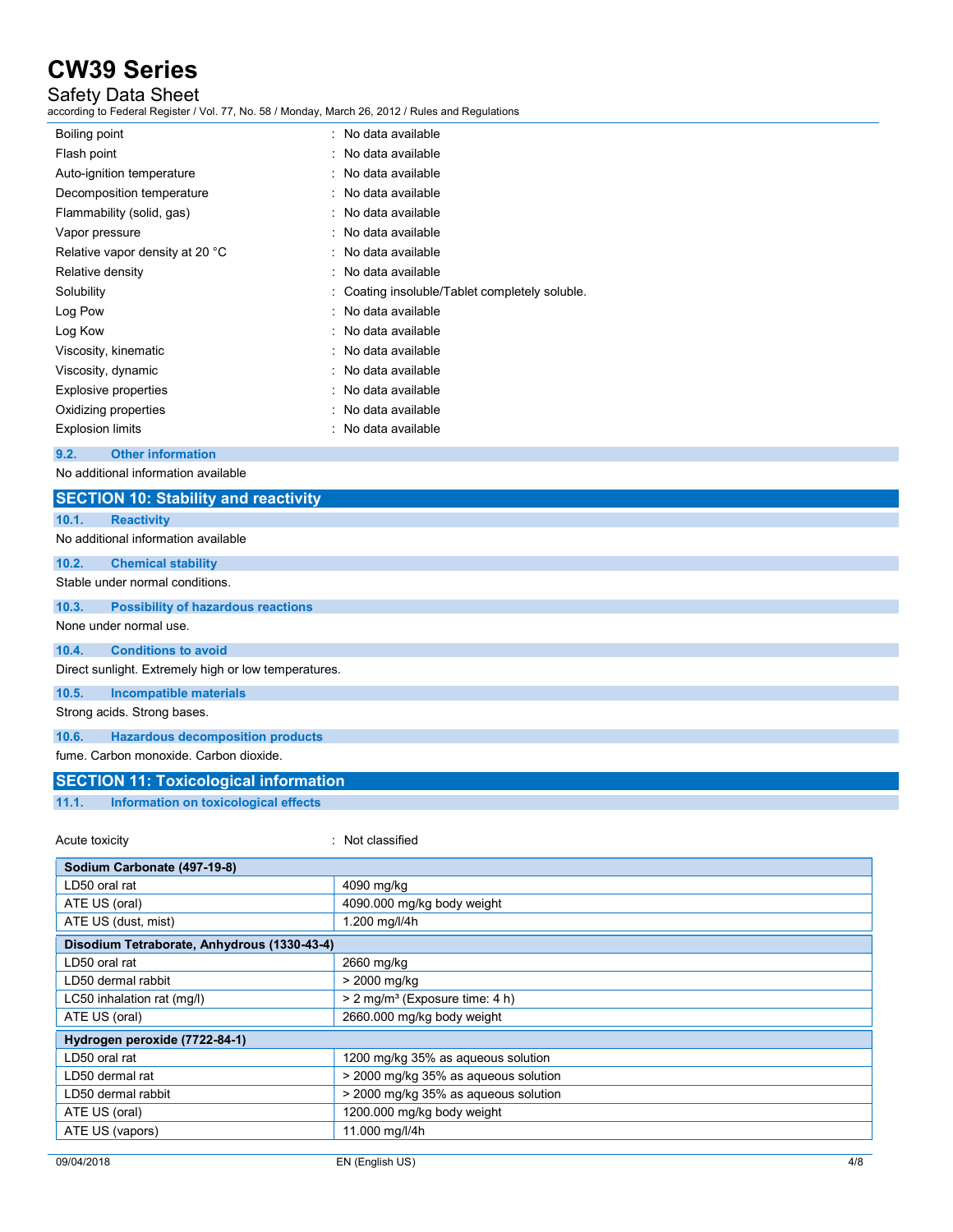## Safety Data Sheet

according to Federal Register / Vol. 77, No. 58 / Monday, March 26, 2012 / Rules and Regulations

| Skin corrosion/irritation                             | : Not classified.                                                 |
|-------------------------------------------------------|-------------------------------------------------------------------|
| Serious eye damage/irritation                         | : Not classified                                                  |
| Respiratory or skin sensitization                     | : Not classified                                                  |
| Germ cell mutagenicity                                | : Not classified                                                  |
| Carcinogenicity                                       | : Not classified                                                  |
| Hydrogen peroxide (7722-84-1)                         |                                                                   |
| IARC group                                            | 3 - Not classifiable                                              |
| Reproductive toxicity                                 | : May damage fertility or the unborn child.                       |
| Specific target organ toxicity - single exposure      | : Not classified.                                                 |
| Specific target organ toxicity – repeated<br>exposure | : Not classified                                                  |
| Aspiration hazard                                     | : Not classified                                                  |
| Potential Adverse human health effects and            | Based on available data, the classification criteria are not met. |

symptoms

| <b>SECTION 12: Ecological information</b>     |                                                                               |  |
|-----------------------------------------------|-------------------------------------------------------------------------------|--|
| <b>Toxicity</b><br>12.1.                      |                                                                               |  |
| Ecology - water                               | : Harmful to aquatic life.                                                    |  |
|                                               |                                                                               |  |
| Sodium Carbonate (497-19-8)                   |                                                                               |  |
| EC50 Daphnia 1                                | 265 mg/l (Exposure time: 48 h - Species: Daphnia magna)                       |  |
| LC50 fish 2                                   | 310 - 1220 mg/l (Exposure time: 96 h - Species: Pimephales promelas [static]) |  |
| Disodium Tetraborate, Anhydrous (1330-43-4)   |                                                                               |  |
| LC50 fish 1                                   | 340 mg/l (Exposure time: 96 h - Species: Limanda limanda)                     |  |
| EC50 Daphnia 1                                | 1085 - 1402 mg/l (Exposure time: 48 h - Species: Daphnia magna)               |  |
| Hydrogen peroxide (7722-84-1)                 |                                                                               |  |
| LC50 fish 1                                   | 16.4 mg/l (Exposure time: 96 h - Species: Pimephales promelas)                |  |
| EC50 Daphnia 1                                | 2.4 mg/l (Exposure time: 48 h - Species: Daphnia magna [Static])              |  |
| ErC50 (algae)                                 | 1.38 mg/l (Exposure time: 72 h - Species: Skeletonema costatum)               |  |
| NOEC chronic crustacea                        | 0.63 mg/l (Exposure time: 21 d - Species: Daphnia magna)                      |  |
| 12.2.<br><b>Persistence and degradability</b> |                                                                               |  |
| <b>CW39 Series</b>                            |                                                                               |  |
| Persistence and degradability                 | Not established.                                                              |  |
| 12.3.<br><b>Bioaccumulative potential</b>     |                                                                               |  |
| <b>CW39 Series</b>                            |                                                                               |  |
| Bioaccumulative potential                     | Not established.                                                              |  |
| Sodium Carbonate (497-19-8)                   |                                                                               |  |
| BCF fish 1                                    | No bioaccumulation                                                            |  |
| Disodium Tetraborate, Anhydrous (1330-43-4)   |                                                                               |  |
| BCF fish 1                                    | (no evidence of bioaccumulation)                                              |  |
| Hydrogen peroxide (7722-84-1)                 |                                                                               |  |
| BCF fish 1                                    | (no bioaccumulation)                                                          |  |
| Log Pow                                       | $-1.36$                                                                       |  |
| 12.4.<br><b>Mobility in soil</b>              |                                                                               |  |

No additional information available

| 12.5.             | Other adverse effects    |                                     |
|-------------------|--------------------------|-------------------------------------|
|                   | Effect on global warming | No known effects from this product. |
| Other information |                          | : Avoid release to the environment. |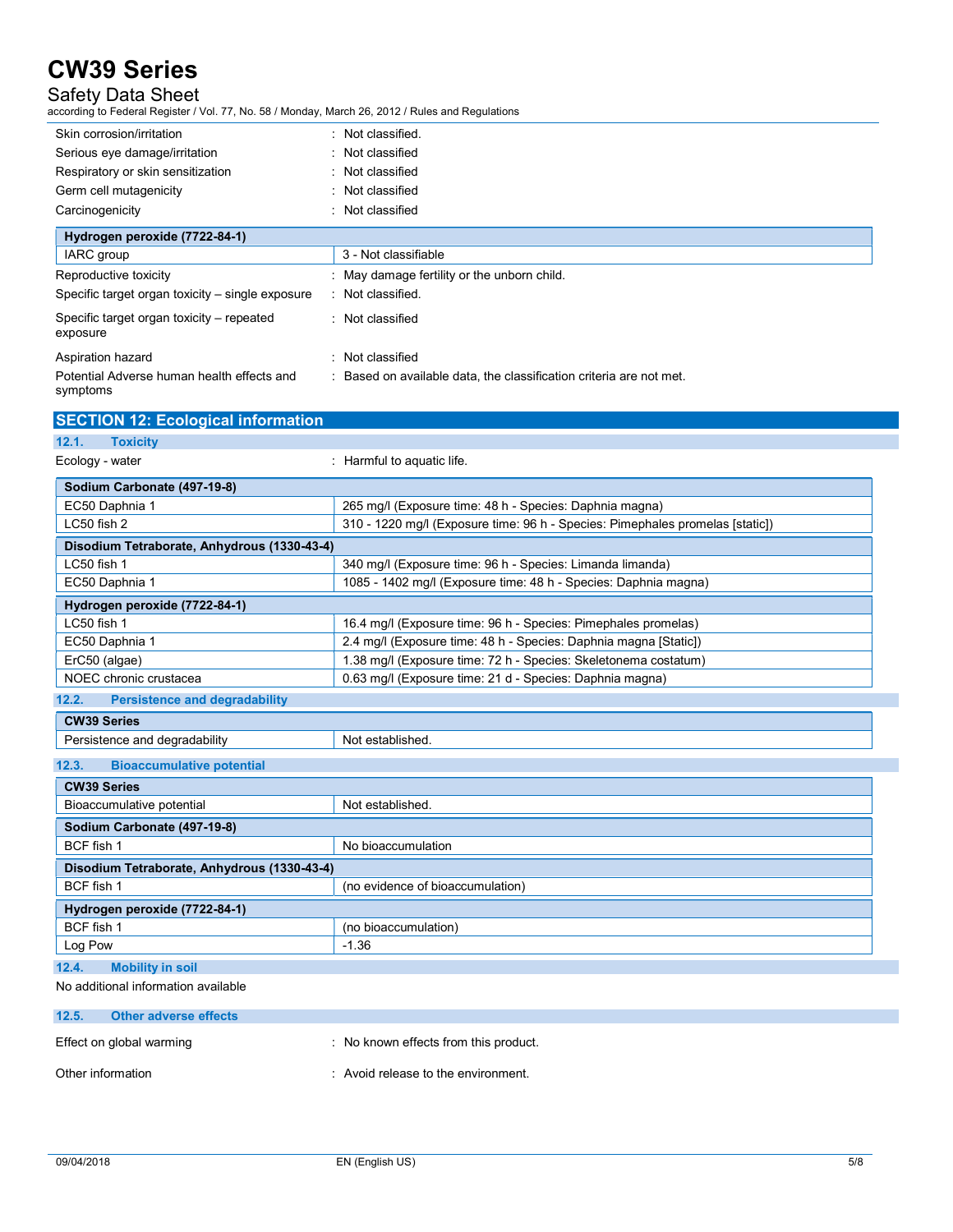## Safety Data Sheet

according to Federal Register / Vol. 77, No. 58 / Monday, March 26, 2012 / Rules and Regulations

| <b>SECTION 13: Disposal considerations</b> |                                                                           |  |  |
|--------------------------------------------|---------------------------------------------------------------------------|--|--|
| <b>Waste treatment methods</b><br>13.1.    |                                                                           |  |  |
| Product/Packaging disposal recommendations | : Dispose in a safe manner in accordance with local/national regulations. |  |  |
| Ecology - waste materials                  | : Avoid release to the environment.                                       |  |  |
| <b>SECTION 14: Transport information</b>   |                                                                           |  |  |
| UN-No.(DOT)                                | : Non Regulated                                                           |  |  |
| UN-No. (IMDG)                              | : Non Regulated                                                           |  |  |
| UN-No. (IATA)                              | : Non Regulated                                                           |  |  |
| 14.2.                                      |                                                                           |  |  |
| <b>UN proper shipping name</b>             |                                                                           |  |  |
| Proper Shipping Name (DOT)                 | : Non Regulated                                                           |  |  |
|                                            |                                                                           |  |  |
| Proper Shipping Name (IMDG)                | : Non Regulated                                                           |  |  |
| Proper Shipping Name (IATA)                | : Non Regulated                                                           |  |  |
|                                            |                                                                           |  |  |
| 14.3.<br><b>Transport hazard class(es)</b> |                                                                           |  |  |
| Class (DOT)                                | : Not applicable.                                                         |  |  |
|                                            | t                                                                         |  |  |
| Transport hazard class(es) (IMDG)          | : Not applicable.                                                         |  |  |
|                                            |                                                                           |  |  |
| Transport hazard class(es) (IATA)          | : Not applicable.                                                         |  |  |
|                                            |                                                                           |  |  |
| 14.4.<br><b>Packing group</b>              |                                                                           |  |  |
| Packing group (DOT)                        | : Not applicable.                                                         |  |  |
| Packing group (IMDG)                       | : Not applicable.                                                         |  |  |
|                                            |                                                                           |  |  |
| Packing group (IATA)                       | : Not applicable.                                                         |  |  |
| 14.5.<br><b>Environmental hazards</b>      |                                                                           |  |  |
| Marine pollutant(IMDG)                     | : No                                                                      |  |  |
| Marine pollutant(IATA)                     | : No                                                                      |  |  |
|                                            |                                                                           |  |  |

| <b>SECTION 15: Regulatory information</b>                                                                                                                                                                                                                                                                                     |  |  |  |
|-------------------------------------------------------------------------------------------------------------------------------------------------------------------------------------------------------------------------------------------------------------------------------------------------------------------------------|--|--|--|
| 15.1. US Federal regulations                                                                                                                                                                                                                                                                                                  |  |  |  |
| <b>CW39 Series</b>                                                                                                                                                                                                                                                                                                            |  |  |  |
| Listed on the United States TSCA (Toxic Substances Control Act) inventory                                                                                                                                                                                                                                                     |  |  |  |
| All components of this product are listed, or excluded from listing, on the United States Environmental Protection Agency Toxic Substances<br>Control Act (TSCA) inventory                                                                                                                                                    |  |  |  |
| This product or mixture is not known to contain a toxic chemical or chemicals in excess of the applicable de minimis concentration as<br>specified in 40 CFR §372.38(a) subject to the reporting requirements of section 313 of Title III of the Superfund Amendments and<br>Reauthorization Act of 1986 and 40 CFR Part 372. |  |  |  |

| Toluene                            | CAS-No. 108-88-3                                                                                               | < 1% |  |
|------------------------------------|----------------------------------------------------------------------------------------------------------------|------|--|
| Cellulose, ethyl ether (9004-57-3) |                                                                                                                |      |  |
| EPA TSCA Regulatory Flag           | XU - XU - indicates a substance exempt from reporting under the Chemical Data Reporting<br>Rule, (40 CFR 711). |      |  |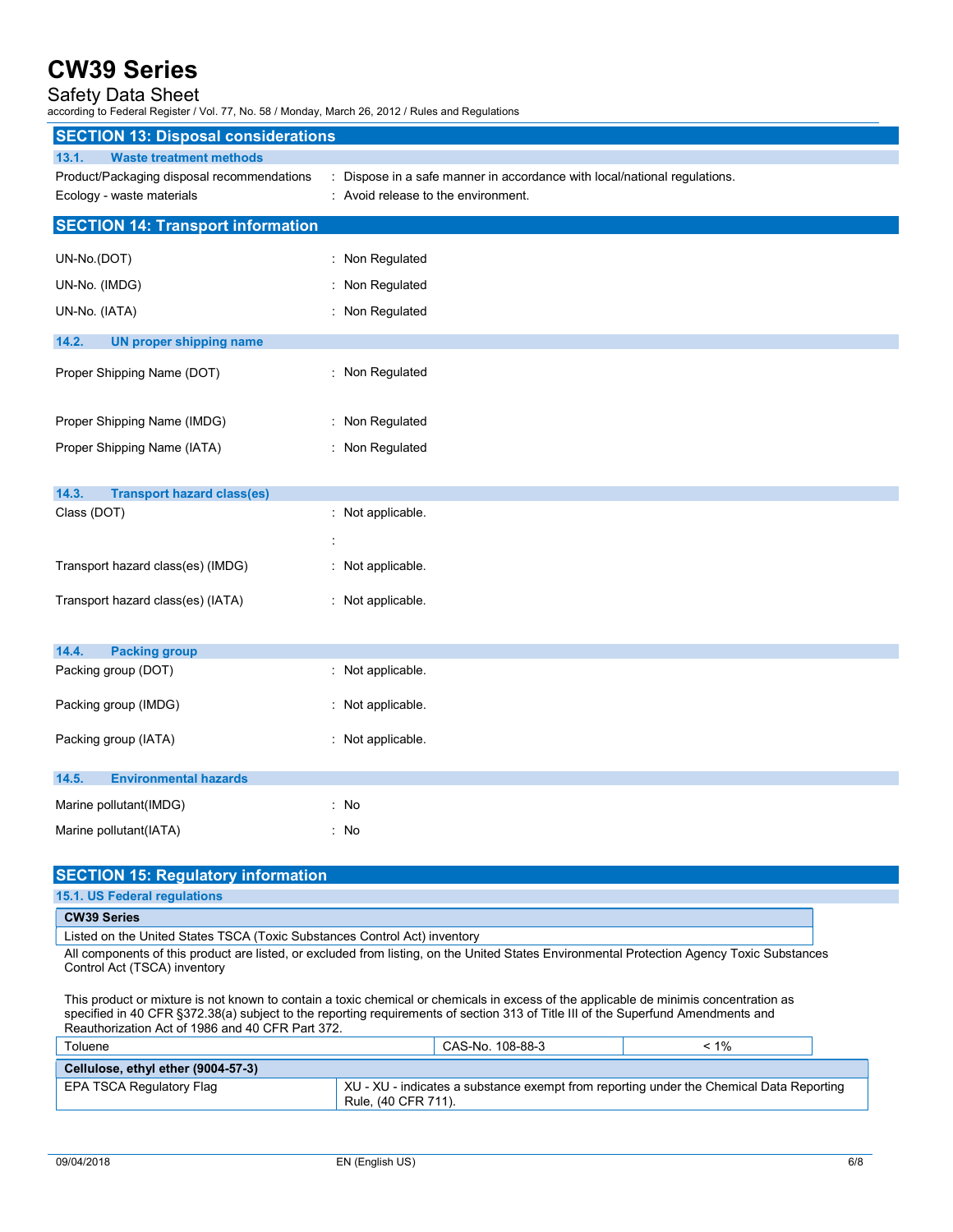## Safety Data Sheet

according to Federal Register / Vol. 77, No. 58 / Monday, March 26, 2012 / Rules and Regulations

| Ammonium Hydroxide (1336-21-6)                                      |                                                                               |  |
|---------------------------------------------------------------------|-------------------------------------------------------------------------------|--|
| <b>CERCLA RQ</b>                                                    | 1000 lb                                                                       |  |
| Toluene (108-88-3)                                                  |                                                                               |  |
| Subject to reporting requirements of United States SARA Section 313 |                                                                               |  |
| <b>CERCLA RQ</b>                                                    | 1000 lb                                                                       |  |
| SARA Section 313 - Emission Reporting                               | 1%                                                                            |  |
| Hydrogen peroxide (7722-84-1)                                       |                                                                               |  |
| Listed on the United States SARA Section 302                        |                                                                               |  |
| SARA Section 302 Threshold Planning<br>Quantity (TPQ)               | 1000 lb (concentration >52%)                                                  |  |
|                                                                     |                                                                               |  |
| 15.2. International regulations                                     |                                                                               |  |
| <b>CANADA</b>                                                       |                                                                               |  |
| Sodium Carbonate (497-19-8)                                         |                                                                               |  |
| Listed on the Canadian DSL (Domestic Substances List)               |                                                                               |  |
| WILIMIC Classification                                              | Close D. Division 2 Cubdivision D. Tovio motorial couping other tovio offects |  |

| <b>WHMIS Classification</b>                           | Class D Division 2 Subdivision B - Toxic material causing other toxic effects<br>Class E - Corrosive Material                                 |  |
|-------------------------------------------------------|-----------------------------------------------------------------------------------------------------------------------------------------------|--|
| Disodium tetraborate, anhydrous (1330-43-4)           |                                                                                                                                               |  |
| Listed on the Canadian DSL (Domestic Substances List) |                                                                                                                                               |  |
| Hydrogen peroxide (7722-84-1)                         |                                                                                                                                               |  |
| Listed on the Canadian DSL (Domestic Substances List) |                                                                                                                                               |  |
| <b>WHMIS Classification</b>                           | Class C - Oxidizing Material<br>Class D Division 2 Subdivision B - Toxic material causing other toxic effects<br>Class E - Corrosive Material |  |

#### 15.3. US State regulations

 California Proposition 65 - This product contains, or may contain, trace quantities of a substance(s) known to the state of California to cause cancer, developmental and/or reproductive harm

| Toluene (108-88-3)                                          |                                                                   |                                                                              |                                                                            |                                     |
|-------------------------------------------------------------|-------------------------------------------------------------------|------------------------------------------------------------------------------|----------------------------------------------------------------------------|-------------------------------------|
| U.S. - California -<br>Proposition 65 -<br>Carcinogens List | U.S. - California -<br>Proposition 65 -<br>Developmental Toxicity | U.S. - California -<br>Proposition 65 -<br>Reproductive Toxicity -<br>Female | U.S. - California -<br>Proposition 65 -<br>Reproductive Toxicity -<br>Male | No significant risk level<br>(NSRL) |
| No.                                                         | Yes                                                               | No                                                                           | No                                                                         |                                     |

| <b>SECTION 16: Other information</b> |                                                                                                                                                           |
|--------------------------------------|-----------------------------------------------------------------------------------------------------------------------------------------------------------|
| Indication of changes                | : Modified. Hazards identification. Composition/Information on ingredients. Toxicological<br>information. Ecological information. Regulatory information. |
| Revision date                        | 09/04/2018                                                                                                                                                |
| Other information                    | None.                                                                                                                                                     |

Full text of H-phrases:

| H <sub>271</sub> | May cause fire or explosion; strong oxidizer      |
|------------------|---------------------------------------------------|
| H302             | Harmful if swallowed                              |
| H314             | Causes severe skin burns and eye damage           |
| H319             | Causes serious eye irritation                     |
| H332             | Harmful if inhaled                                |
| H335             | May cause respiratory irritation                  |
| H360             | May damage fertility or the unborn child          |
| H401             | Toxic to aguatic life                             |
| H402             | Harmful to aquatic life                           |
| H412             | Harmful to aquatic life with long lasting effects |